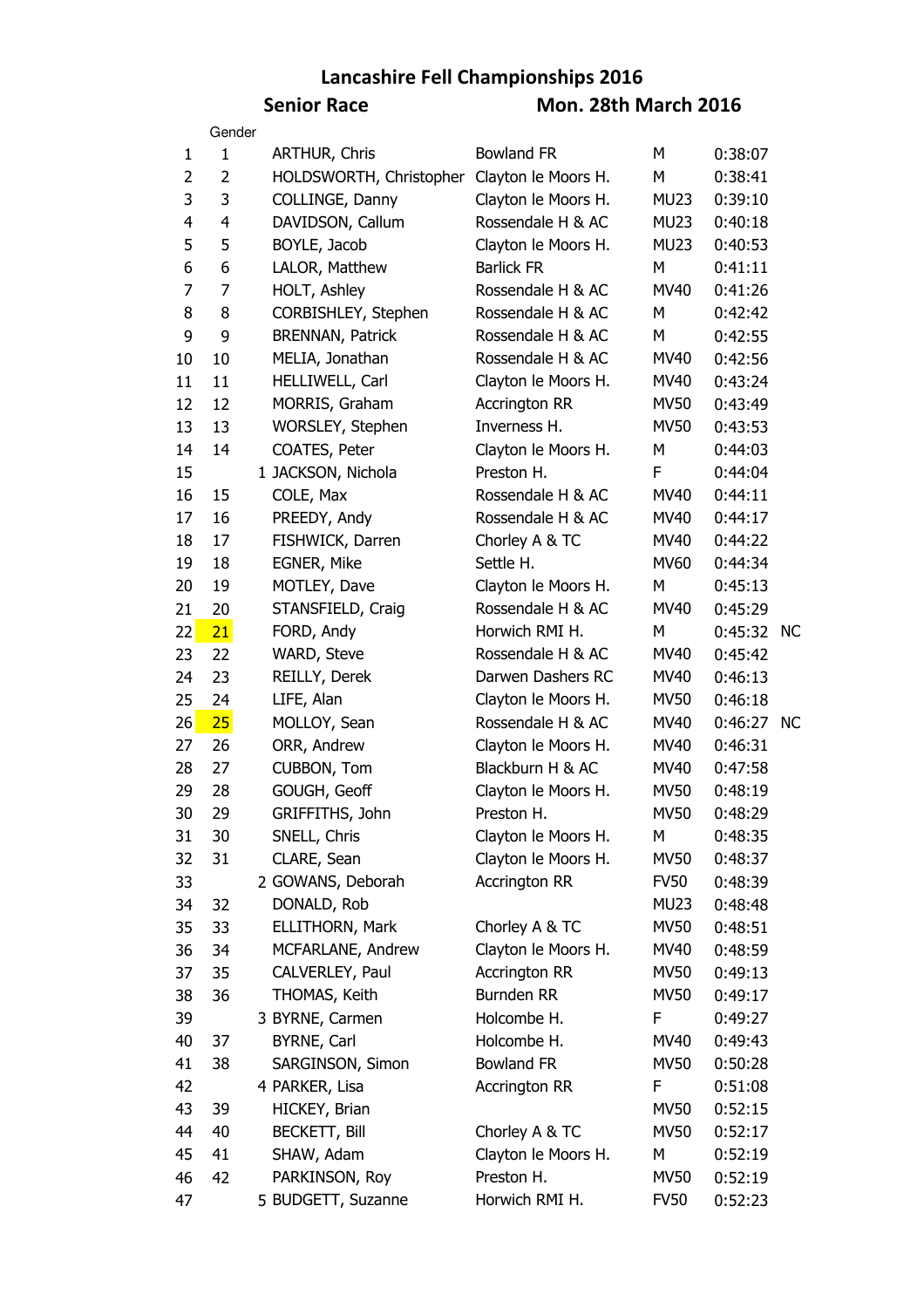| 48 | 43 | GREENOUGH, Craig          | Blackburn H & AC     | MV40        | 0:52:29    |     |
|----|----|---------------------------|----------------------|-------------|------------|-----|
| 49 | 44 | TAYLOR, Ken               | Rossendale H & AC    | <b>MV60</b> | 0:52:35    |     |
| 50 | 45 | BRISCOE, Richard          | Clayton le Moors H.  | М           | 0:52:44    |     |
| 51 |    | 6 RALPHSON, Molly         | Trawden AC           | <b>FV40</b> | 0:53:07    |     |
| 52 |    | 7 ADORNI, Elena           | Chorlton R.          | F           | 0:55:01    | NC. |
| 53 | 46 | COLLIER, John             | Wesham RR & AC       | <b>MV60</b> | 0:55:19    |     |
| 54 | 47 | MCLOUGHLIN, Michael       | Preston H.           | <b>MV60</b> | 0:55:33    |     |
| 55 | 48 | BROWN, Peter              | Town & Country H.    | <b>MV60</b> | 0:55:52    |     |
| 56 | 49 | WALE, Paul                | Clayton le Moors H.  | <b>MV40</b> | 0:56:02    |     |
| 57 | 50 | HEATON, Alan              | <b>Bowland FR</b>    | <b>MV60</b> | 0:56:22    |     |
| 58 | 51 | DUGDALE, Peter            | Clayton le Moors H.  | <b>MV50</b> | 0:56:37    |     |
| 59 | 52 | MOORE, Rickard            | Clayton le Moors H.  | <b>MV50</b> | 0:56:43    |     |
| 60 | 53 | ORRELL, John              | Blackburn H & AC     | <b>MV50</b> | 0:57:11    |     |
| 61 | 54 | BRADY, Martin             | Clayton le Moors H.  | <b>MV50</b> | 0:57:26    |     |
| 62 | 55 | SEARBY, Brian             | Blackburn H & AC     | <b>MV40</b> | 0:57:36    |     |
| 63 | 56 | BROWNING, Peter           | Clayton le Moors H.  | <b>MV50</b> | 0:57:51    |     |
| 64 |    | 8 BOSTOCK, Linda          | Clayton le Moors H.  | <b>FV50</b> | 0:58:43    |     |
| 65 | 57 | DUGDALE, Jack             | Clayton le Moors H.  | M           | 0:59:07    |     |
| 66 | 58 | CLARKSON, Ian             | Blackburn H & AC     | <b>MV50</b> | 1:01:09    |     |
| 67 |    | 9 ELLITHORN, Jacqueline   | Chorley A & TC       | <b>FV40</b> | 1:01:32    |     |
| 68 | 59 | KEANE, Joseph             |                      | M           | 1:02:14    |     |
| 69 |    | 10 MORRIS, Carole         | <b>Accrington RR</b> | <b>FV50</b> | 1:02:41    |     |
| 70 | 60 | WILKINSON, Paul           | Blackburn H & AC     | <b>MV40</b> | 1:03:12    |     |
| 71 | 61 | BARNES, Brian             | Chorlton R.          | <b>MV50</b> | 1:03:15 NC |     |
| 72 |    | 11 THOMPSON, Katy         | Clayton le Moors H.  | <b>FV60</b> | 1:03:23    |     |
| 73 | 62 | WALSH, Paul               | <b>Bowland FR</b>    | <b>MV70</b> | 1:04:26    |     |
| 74 |    | 12 CUNNINGHAM, Sophie     | Chorlton R.          | F           | 1:04:36    |     |
| 75 |    | 13 RAWLINSON, Jean        | <b>Barlick FR</b>    | <b>FV60</b> | 1:05:43    |     |
| 76 | 63 | HENEGHAN, Paul            | Rossendale H & AC    | <b>MV40</b> | 1:08:28    |     |
| 77 |    | 14 HELLIWELL, Sarah       | Clayton le Moors H.  | F           | 1:09:16    |     |
| 78 |    | 15 FARREN, Hilary         | Rossendale H & AC    | <b>FV50</b> | 1:10:37    |     |
| 79 | 64 | MUNROE, Doug              | Clayton le Moors H.  | <b>MV60</b> | 1:10:50    |     |
| 80 |    | 16 GOSS, Karin            | Clayton le Moors H.  | <b>FV60</b> | 1:11:30    |     |
| 81 | 65 | GLENN, John               |                      | <b>MV60</b> | 1:12:51    |     |
|    |    | TEAM (4 Men and 2 Ladies) |                      | Total       |            |     |
|    |    | <b>CLAYTON</b>            | 2, 3, 5, 11 & 7, 10  | 38          |            |     |